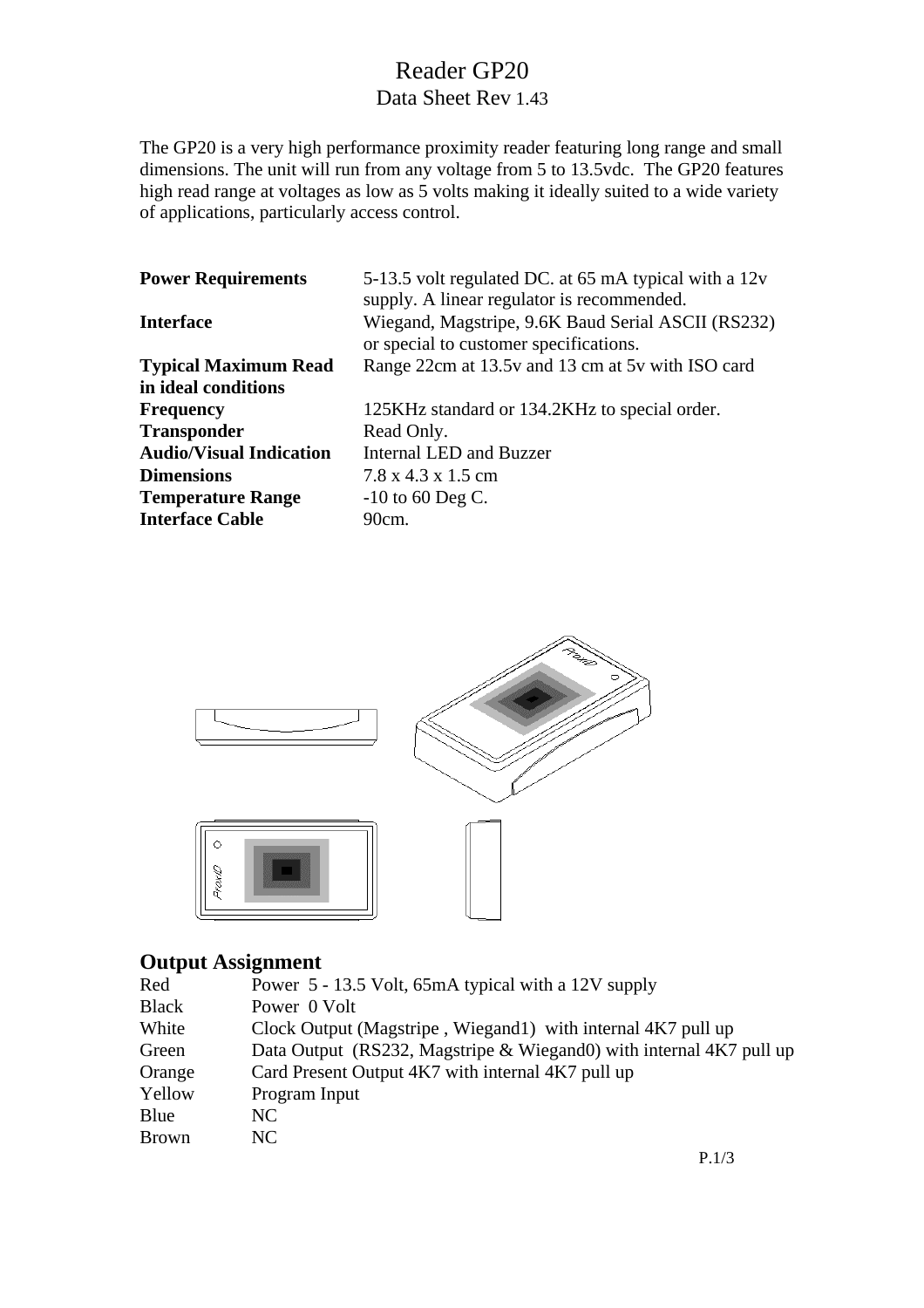# **Output Format**

The output format can be customer programmed. The available formats are Wiegand, Magnetic Emulation, Clock Data and Serial ASCII (RS232)

| Wiegand      |                                               |       | <b>Magstripe</b> |                                                 |
|--------------|-----------------------------------------------|-------|------------------|-------------------------------------------------|
| Red          | Power $+V$                                    |       | Red              | Power $+V$                                      |
| <b>Black</b> | Ground 0 <sub>v</sub>                         |       | <b>Black</b>     | Ground 0 <sub>v</sub>                           |
| White        | Data1                                         |       | Green            | Data                                            |
| Green Data0  |                                               | White |                  | Clock(Strobe)                                   |
|              | Yellow connect to White (Data0, Clock output) |       | Orange<br>Yellow | <b>Card Present</b><br><b>Connect to Orange</b> |

#### **Serial ASCII (RS232)**

| Red          | Power $+V$    |
|--------------|---------------|
| <b>Black</b> | Ground Ov     |
| Green        | Tx Data       |
| Yellow       | No connection |

# **Data Structure (Serial ASCII)**

Baud Rate: 9600, N, 8,1

| ls<br>$\cdot$ |
|---------------|
|---------------|

The start character is factory defined as an 'STX' (02 HEX). The CR\LF characters serve to bring the received screen text back to the left hand side and on the line below after the data bytes have been sent. The 'ETX ' (03 HEX) character denotes the end of the current transmission.

### **Data Structure (Magstripe emulation, ABA Track 2)**

Speed : Simulated to 40 IPS (Inch per second)

| <b>10 LEADING ZEROS</b> | SS | $\mathbf I$ | <b>10 TRAILING ZEROS</b> |
|-------------------------|----|-------------|--------------------------|
|                         |    |             |                          |

The leading zeros prepare the receiving unit to accept the data. SS is the Start Sentinel consisting of 11010. ES is the End Sentinel consisting of 11111. LRC is the Longitudinal Redundancy Check character. Lastly there follows trailing zeros.

P. 2/3